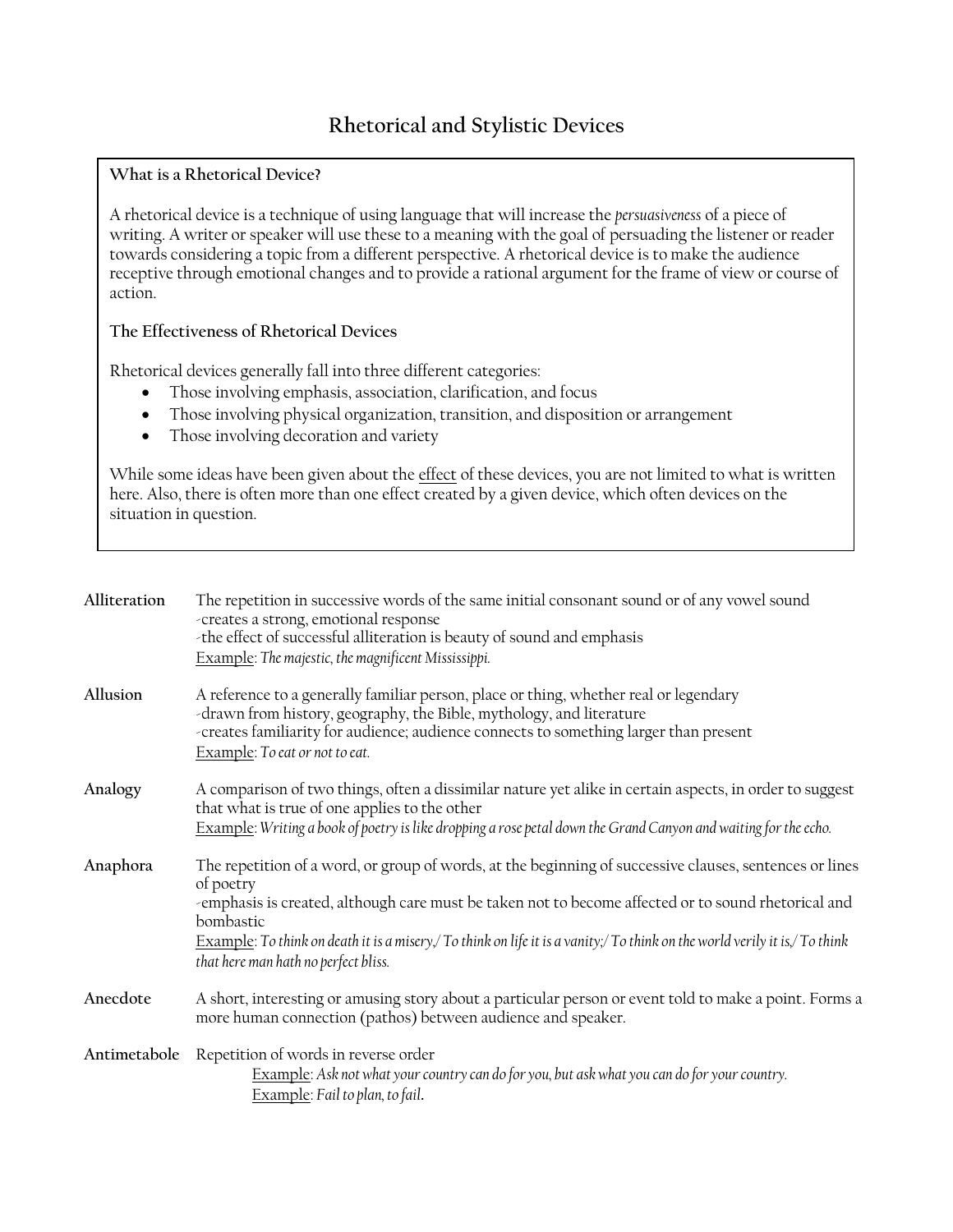| Antithesis             |                                                                                                                                                                                                                                                                                        | Establishes a clear, contrasting relationship between two ideas by joining them together or<br>juxtaposing them, often in parallel structure.<br>-Used more emphasis and to draw attention<br>Example: We shall support any friend, oppose any foe.<br>Example: To err is human; to forgive, divine.<br>Example: That's one small step for a man, one giant leap for mankind. |  |  |  |
|------------------------|----------------------------------------------------------------------------------------------------------------------------------------------------------------------------------------------------------------------------------------------------------------------------------------|-------------------------------------------------------------------------------------------------------------------------------------------------------------------------------------------------------------------------------------------------------------------------------------------------------------------------------------------------------------------------------|--|--|--|
| Assonance              |                                                                                                                                                                                                                                                                                        | The repetition of internal vowel sounds in closely following words.<br>-The effect of successful assonance is beauty of sound and emphasis<br>Example: Adeep, green stream                                                                                                                                                                                                    |  |  |  |
| Asyndeton              | Omission of conjunctions between coordinate phrases, clauses, or words. It creates an emotional<br>feeling of "building up" and that there is more to follow.<br>Example: He came, he saw, he conquered.<br>Example: They spent the day wondering, searching, thinking, understanding. |                                                                                                                                                                                                                                                                                                                                                                               |  |  |  |
| Closing by return      |                                                                                                                                                                                                                                                                                        | The practise of ending a long paragraph or one section of an essay by returning to an image,<br>an idea, or a statement that occurs in the beginning                                                                                                                                                                                                                          |  |  |  |
| Colloquialism          |                                                                                                                                                                                                                                                                                        | Language which occurs more often in speech than in writing<br>-Strengthens argument by using relatable language<br>Example: After having committed a succession of grisly murders, he was thrown into the slammer for life.                                                                                                                                                   |  |  |  |
| Connotation            |                                                                                                                                                                                                                                                                                        | Not the thing or idea the word stands for (denotation), but the attitudes, feelings and<br>emotions aroused by the word<br>Example: Village/hick town                                                                                                                                                                                                                         |  |  |  |
| Euphemism              |                                                                                                                                                                                                                                                                                        | Replacing a harsh word with a more pleasant one<br>-Disguises truth, often used by politicians and in censorship endeavours<br>-Used to downplay a potentially bleak situation<br>Example: Kick the bucket.<br>Example: He was vertically challenged.                                                                                                                         |  |  |  |
| Figurative Language    |                                                                                                                                                                                                                                                                                        | Describes language that moves, for meaning or effect, beyond standard or literal<br>meaning<br>-common figures of speech include simile, metaphor, personification, pun, hyperbole,<br>understatement, oxymoron                                                                                                                                                               |  |  |  |
| Flow                   |                                                                                                                                                                                                                                                                                        | The continuity, or coherence, among the sentences of a paragraph                                                                                                                                                                                                                                                                                                              |  |  |  |
| <b>Framing Words</b>   |                                                                                                                                                                                                                                                                                        | Serve to separate and to introduce the several divisions of a subject or thought<br>Examples: first, moreover, therefore, etc.                                                                                                                                                                                                                                                |  |  |  |
| Hortative<br>sentence  |                                                                                                                                                                                                                                                                                        | Sentence that exhorts, advises, calls to action<br>Example: Your talents are wasted. You should look for a more rewarding job!                                                                                                                                                                                                                                                |  |  |  |
| Hyperbole              |                                                                                                                                                                                                                                                                                        | Deliberate exaggeration<br>Example: till all the seas run dry.                                                                                                                                                                                                                                                                                                                |  |  |  |
| Imagery                |                                                                                                                                                                                                                                                                                        | A picture made with words although images may also appeal to touch, hearing, and taste<br>in a much broader sense, imagery refers to an author's use of figures of speech of any kind                                                                                                                                                                                         |  |  |  |
| Imperative<br>Sentence |                                                                                                                                                                                                                                                                                        | Sentence used to command, enjoin, implore, or entreat<br>Example: My fellow citizens of the world: ask not what America will do for you, but what together we can do<br>for the freedom of man.                                                                                                                                                                               |  |  |  |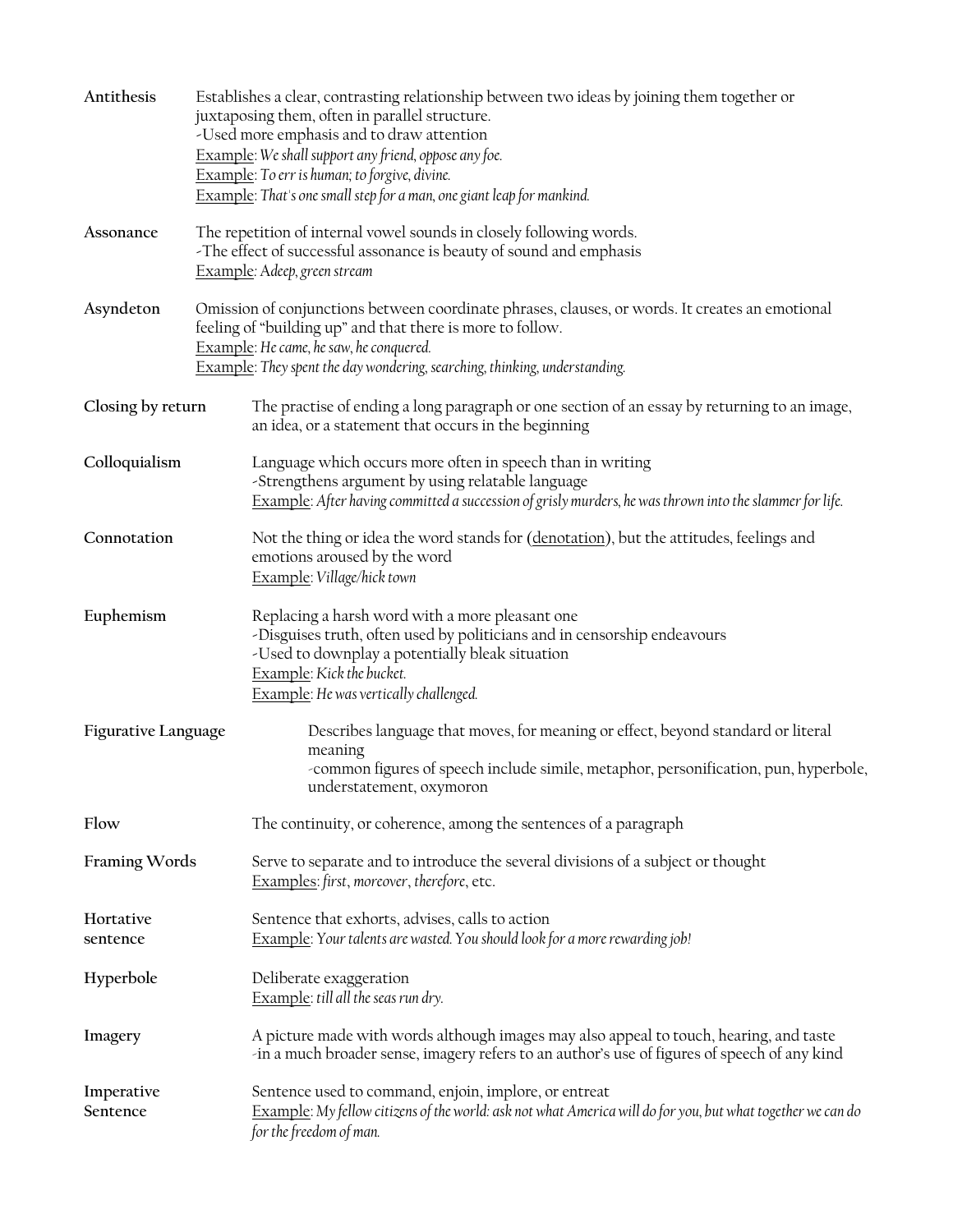| Irony                      | Saying the opposite of what is meant<br>Example: dying of thirst in the middle of the ocean.                                                                                                                                                                                                                                                                                                                                                                                                                                                                                                                              |  |  |
|----------------------------|---------------------------------------------------------------------------------------------------------------------------------------------------------------------------------------------------------------------------------------------------------------------------------------------------------------------------------------------------------------------------------------------------------------------------------------------------------------------------------------------------------------------------------------------------------------------------------------------------------------------------|--|--|
| Juxtaposition              | Placement of two things closely together to emphasize comparisons or contrasts<br>-The difference between them highlights their difference<br>Example: love-sick Romeo and fiery Tybalt                                                                                                                                                                                                                                                                                                                                                                                                                                   |  |  |
| Metaphor                   | An implied comparison between two things seemingly quite different<br>-metaphors make the abstract, concrete; the unfamiliar, familiar<br>Example: Love is a rose.<br>Example: Jesus declared, "I am the bread of life."                                                                                                                                                                                                                                                                                                                                                                                                  |  |  |
| Metonymy                   | Using a single feature to present the whole (often not distinguished from synecdoche)<br>Example: The suits on Wall Street walked off with most of our savings.<br>Example: The orders came directly from the White House.                                                                                                                                                                                                                                                                                                                                                                                                |  |  |
| Oxymoron                   | Paradoxical juxtaposition of words that seem to contradict one another<br>Example: This peaceful revolution.<br>Example: Senator Rosebud calls this a useless plan; if so, it is the most helpful useless plan we have ever<br>enacted.                                                                                                                                                                                                                                                                                                                                                                                   |  |  |
| Parallelism                | Parallel sentence structures use the same part of speech or grammatical structure to convey<br>equal or relate ideas.<br>-Several parts of a sentence or several sentences are expressed similarly to show that the<br>ideas in the parts or sentences are equal in importance.<br>-Parallelism adds balance, rhythm and clarity to the sentence<br>Example: He is not only our leader but also our cook.<br>Example: I was more interested in what the exhibit showed than in what Martha said.<br>Example: Time of day, amount of light, and how far you are from the subject are all factors in taking<br>photographs. |  |  |
| Periodic sentence          | Sentence whose main clause is withheld until the end<br>Example: To that world assembly of sovereign states, the United Nations, our last and best hope in an age<br>where the instruments of war have far outpaced the instruments of peace, we renew our pledge of support.                                                                                                                                                                                                                                                                                                                                             |  |  |
| Personification            | A figure of speech whereby ideas, animals, or things are given human attributes<br>Example: The stars danced playfully in the moonlit sky.<br>Example: My computer throws a fit every time I try to use it.                                                                                                                                                                                                                                                                                                                                                                                                               |  |  |
| Polysyndeton               | Is the use of a conjunction between each word, phrase, or clause, and is thus structurally the<br>opposite of asyndeton.<br>- Used to show an attempt to encompass something complex<br>Example: They read and studied and wrote and drilled. I laughed and played and talked and flunked.                                                                                                                                                                                                                                                                                                                                |  |  |
| <b>Rhetorical Question</b> | A question asked for dramatic effect<br>-serves an organizing purpose, setting up the point the writer wishes to develop<br>is also used for effect, emphasis, or provocation, or for drawing a conclusionary statement<br>from the facts at hand<br>Example: Will you join in that historic effort?<br><b>Example:</b> Is justice then to be considered merely a word?                                                                                                                                                                                                                                                   |  |  |
| Satire                     | An ironic, sarcastic, or witty composition that claims to argue for something, but actually<br>argues against it                                                                                                                                                                                                                                                                                                                                                                                                                                                                                                          |  |  |